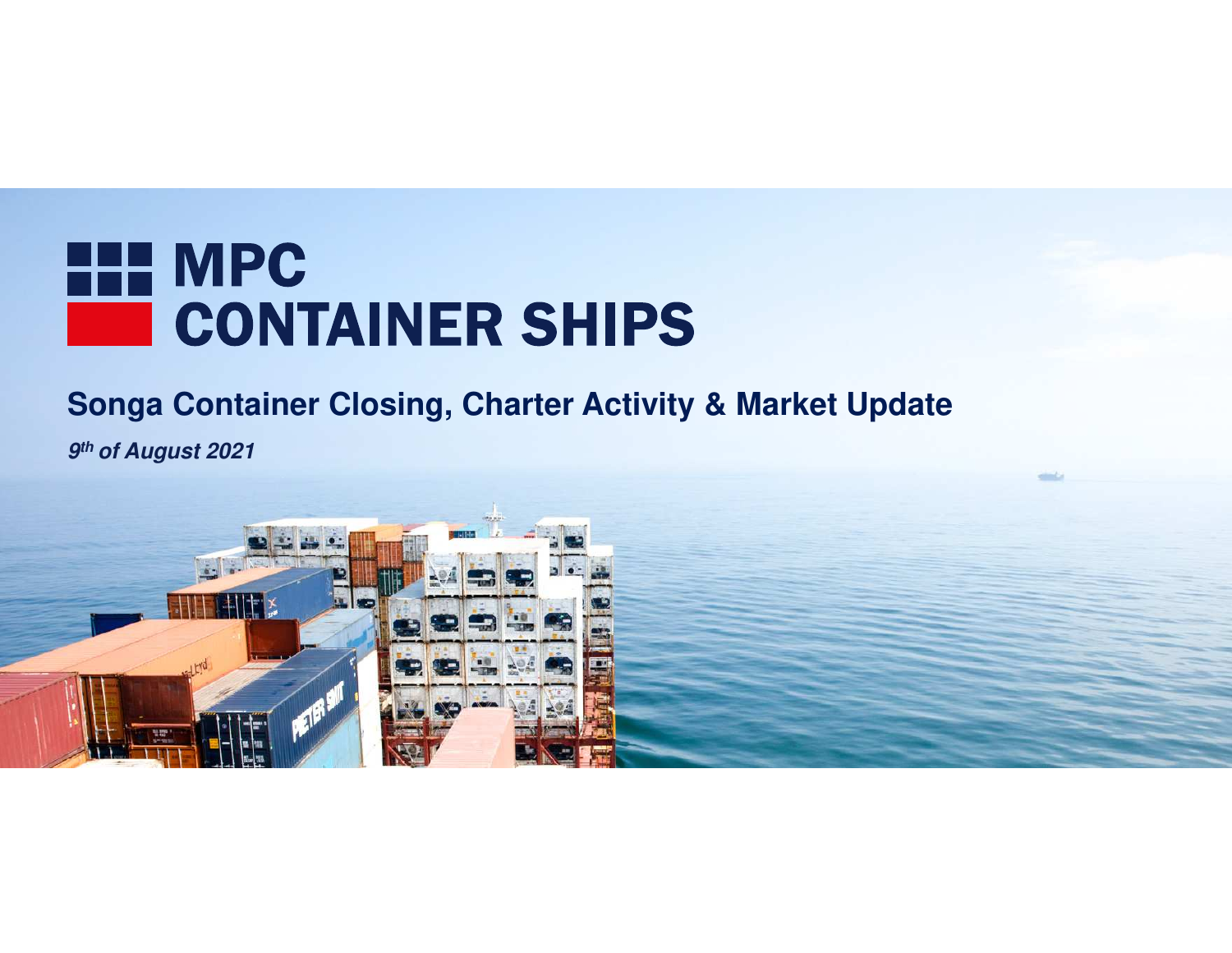### DISCLAIMER

THIS PRESENTATION (THE "PRESENTATION") HAS BEEN PREPARED BY MPC CONTAINER SHIPS ASA (THE "COMPANY") FOR INFORMATION PURPOSES ONLY AND DOES NOT CONSTITUTE AN OFFERTO SELL OR A SOLICITATION OF AN OFFER TO BUY ANY OF THE SECURITIES DESCRIBED HEREIN.

TO THE BEST KNOWLEDGE OF THE COMPANY, ITS OFFICERS AND DIRECTORS, THE INFORMATION CONTAINED IN THIS PRESENTATION IS IN ALL MATERIAL RESPECT IN ACCORDANCE WITH THE FACTS AS OF THE DATE HEREOF AND CONTAINS NO MATERIAL OMISSIONS LIKELY TO AFFECT ITS IMPORTANCE. PLEASE NOTE THAT NO REPRESENTATION OR WARRANTY (EXPRESS OR IMPLIED) IS MADE AS TO, AND NO RELIANCE SHOULD BE PLACED ON, ANY FORWARD-LOOKING STATEMENTS, INCLUDING PROJECTIONS, ESTIMATES, TARGETS AND OPINIONS, CONTAINED HEREIN. TO THE EXTENT PERMITTED BY LAW, THE COMPANY, ITS PARENT OR SUBSIDIARY UNDERTAKINGS AND ANY SUCH PERSON'S OFFICERS, DIRECTORS, OR EMPLOYEES DISCLAIM ALL LIABILITYWHATSOEVER ARISING DIRECTLY OR INDIRECTLY FROM THE USE OF THIS PRESENTATION.

THIS PRESENTATION CONTAINS CERTAIN FORWARD-LOOKING STATEMENTS RELATING TO THE BUSINESS, FINANCIAL PERFORMANCE AND RESULTS OF THE COMPANY AND/OR THE INDUSTRY IN WHICH IT OPERATES. FORWARD-LOOKING STATEMENTS CONCERN FUTURE CIRCUMSTANCES, NOT HISTORICAL FACTS AND ARE SOMETIMES IDENTIFIED BY THE WORDS "BELIEVES", EXPECTS", "PREDICTS", "INTENDS", "PROJECTS", "PLANS", "ESTIMATES", "AND SIMILAR EXPRESSIONS", "AND SIMILAR EXPRESSIONS. THE FORMARD-LOOKING STATE ONLY INTENDED IN THE FORMARD IN THE FORMATION OF THE FORMARD-LOOKING STATEMENTS CONTAI THIS PRESENTATION (INCLUDING ASSUMPTIONS, OPINIONS AND VIEWS OF THE COMPANY OR OPINIONS CITED FROM THIRD PARTY SOURCES) ARE SUBJECT TO RISKS, UNCERTAINTIES AND OTHER FACTORS THAT MAY CAUSE ACTUAL EVENTS TO DIFFER MATERIALLY FROM ANY ANTICIPATED DEVELOPMENT. NONE OF THE COMPANY, ANY OF ITS PARENT OR SUBSIDIARY UNDERTAKINGS OR ANY SUCH PERSON'S OFFICERS, DIRECTORS, OR EMPLOYEES PROVIDES ANY ASSURANCE THAT THE ASSUMPTIONS UNDERLYING SUCH FORWARD-LOOKING STATEMENTS AREFREE FROM ERRORS, NOR DOES ANY OF THEM ACCEPT ANY RESPONSIBILITY FOR THE FUTURE ACCURACY OF THE OPINIONS EXPRESSED IN THIS PRESENTATION OR THE ACTUAL OCCURRENCE<br>EREE IF CON ERRORS, NOR LOBMANY OF THEM ACCEPT ANY RESPONSIBI OF THE FORECASTED DEVELOPMENTS DESCRIBED HEREIN.

THE PRESENTATION CONTAINS INFORMATION OBTAINED FROM THIRD PARTIES. SUCH INFORMATION AND TECHNOLOGICAL PRESENTATION OBTAINED AND AS FAR AS FAR AS THE COMPANY IS AWARE AND A COMPANY IS A WARRALD TO BE COMPANY IS A WARRALD TO TO ASCERTAIN FROM THE INFORMATION PUBLISHED BY THAT THIRD PARTY, NO FACTS HAVE BEEN OMITTED THAT WOULD RENDER THE REPRODUCED INFORMATION TO BE INACCURATE ORMISLEADING IN ANY MATERIAL RESPECT.

AN INVESTMENT IN THE COMPANY INVOLVES RISK. SEVERAL FACTORS COULD CAUSE THE ACTUAL RESULTS, PERFORMANCE OR ACHIEVEMENTS OF THE COMPANY TO BE MATERIALLY DIFFERENTS. FROM ANY FUTURE RESULTS, PERFORMANCE OR ACHIEVEMENTS THAT MAY BE PREDICTED OR IMPLIED BY STATEMENTS AND INFORMATION IN THIS PRESENTATION, INCLUDING, BUT NOT LIMITED TO, RISKS OR UNCERTAINTIES ASSOCIATED WITH THE COMPANY'S BUSINESS, DEVELOPMENT, GROWTH MANAGEMENT, FINANCING, MARKET ACCEPTANCE AND RELATIONS WITH CUSTOMERS AND, MORE GENERALLY, ECONOMIC AND BUSINESS CONDITIONS, CHANGES IN DOMESTIC AND FOREIGN LAWS AND REGULATIONS, TAXES, CHANGES IN COMPETITION AND PRICING ENVIRONMENTS, FLUCTUATIONS IN CURRENCY EXCHANGE AND INTEREST RATES AND OTHER FACTORS. SHOULD ONE OR MORE OF THESE RISKS OR UNCERTAINTIES MATERIALISE, OR SHOULDUNDERLYING ASSUMPTIONS PROVE INCORRECT, THE ACTUAL RESULTS OF THE COMPANY MAY VARY MATERIALLY FROM THOSE FORECASTED IN THIS PRESENTATION.

BY ATTENDING OR RECEIVING THIS PRESENTATION RECIPIENTS ACKNOWLEDGE THAT THEY WILL BE SOLELY RESPONSIBLE FOR THEIR OWN ASSESSMENT OF THE COMPANY AND THAT THEY WILLCONDUCT THEIR OWN ANALYSIS AND BE SOLELY RESPONSIBLE FOR FORMING THEIR OWN VIEW OF THE POTENTIAL FUTURE PERFORMANCE OF THE COMPANY AND ITS BUSINESS.

THE DISTRIBUTION OF THIS PRESENTATION MAY, IN CERTAIN JURISDICTIONS, BE RESTRICTED BY LAW. PERSONS IN POSSESSION OF THIS PRESENTATION ARE REQUIRED TO INFORMTHEMSELVES ABOUT AND TO OBSERVE ANY SUCH RESTRICTIONS. NO ACTION HAS BEEN TAKEN OR WILL BE TAKEN IN ANY JURISDICTION BY THE COMPANY THAT WOULD PERMITTION POSSESSION OR DISTRIBUTION OF ANY DOCUMENTS OR ANY AMENDMENT OR SUPPLEMENT THERETO (INCLUDING BUT NOT LIMITED TO THIS PRESENTATION) IN ANY COUNTRY OR JURISDICTIONWHERE SPECIFIC ACTION FOR THAT PURPOSE IS REQUIRED.

THE CONTENTS OF THIS PRESENTATION SHALL NOT BE CONSTRUED AS LEGAL, BUSINESS, OR TAX ADVICE. RECIPIENTS MUST CONDUCT THEIR OWN INDEPENDENT ANALYSIS AND APPRAISAL OF THE COMPANY AND THE SHARES OF THE COMPANY, AND OF THE DATA CONTAINED OR REFERRED TO HEREIN AND IN OTHER DISCLOSED INFORMATION, AND RISKS RELATED TO AN INVESTMENT, AND THEY MUST RELY SOLELY ON THEIR OWN JUDGEMENT AND THAT OF THEIR QUALIFIED ADVISORS IN EVALUATING THE COMPANY AND THE COMPANY'S BUSINESS STRATEGY.

THIS PRESENTATION REFLECTS THE CONDITIONS AND VIEWS AS OF THE DATE SET OUT ON THE FRONT PAGE OF THE PRESENTATION. THE INFORMATION CONTAINED HEREIN IS SUBJECT TO CHANGE, COMPLETION, OR AMENDMENT WITHOUT NOTICE. IN FURNISHING THIS PRESENTATION, THE COMPANY UNDERTAKE NO OBLIGATION TO PROVIDE THE RECIPIENTS WITH ACCESS TO ANYADDITIONAL INFORMATION.

THIS PRESENTATION SHALL BE GOVERNED BY NORWEGIAN LAW. ANY DISPUTE ARISING IN RESPECT OF THIS PRESENTATION IS SUBJECT TO THE EXCLUSIVE JURISDICTION OF THE NORWEGIANCOURTS WITH THE OSLO CITY COURT AS LEGAL VENUE.

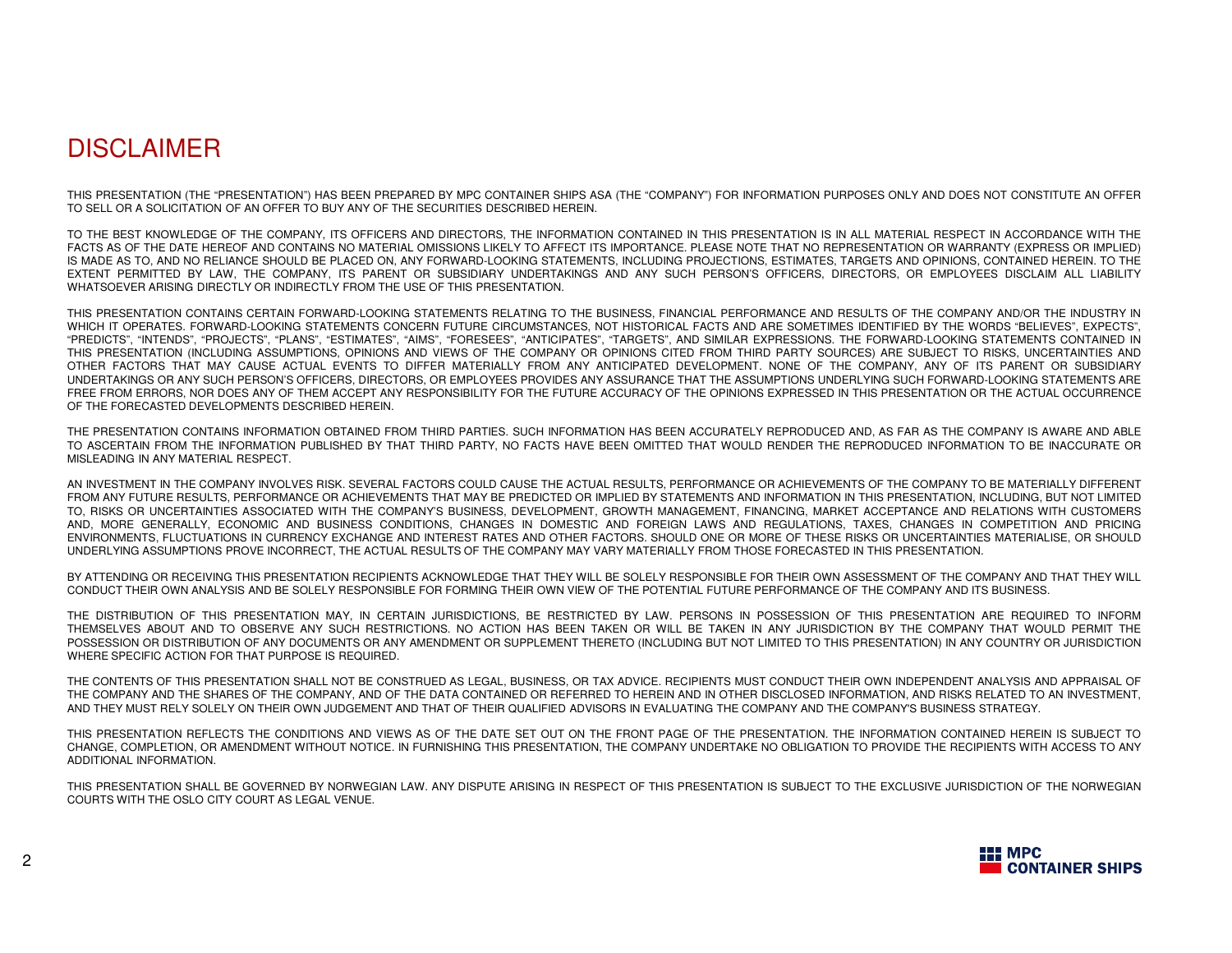## Songa Container Closing and Charter Activity & Market UpdateEXECUTIVE SUMMARY

### SONGA CONTAINER ACQUISITION - A HIGHLY ACCRETIVE TRANSACTION



### MPCC CHARTER UPDATE – CONTINUOUSLY INCREASING CHARTER COVERAGE AND EBITDA BACKLOG (1)

**Contracted charter revenues of MPCC fleet of > USD 0.7 billion**

**Secured EBITDA backlog of MPCC fleet of > USD 0.5 billion**

*(1) Proforma EBITDA calculation based on fixed charter contracts and open days with current spot rates, reduced by Operating CBE with USD 6,250 per day from MPCC Q1 2021 financial statement; Incl. pool vessels and Bluewater JV vessels; based on expected expiry of charter period (expected charter expiry based on management assessment and subject to change due to market development).*

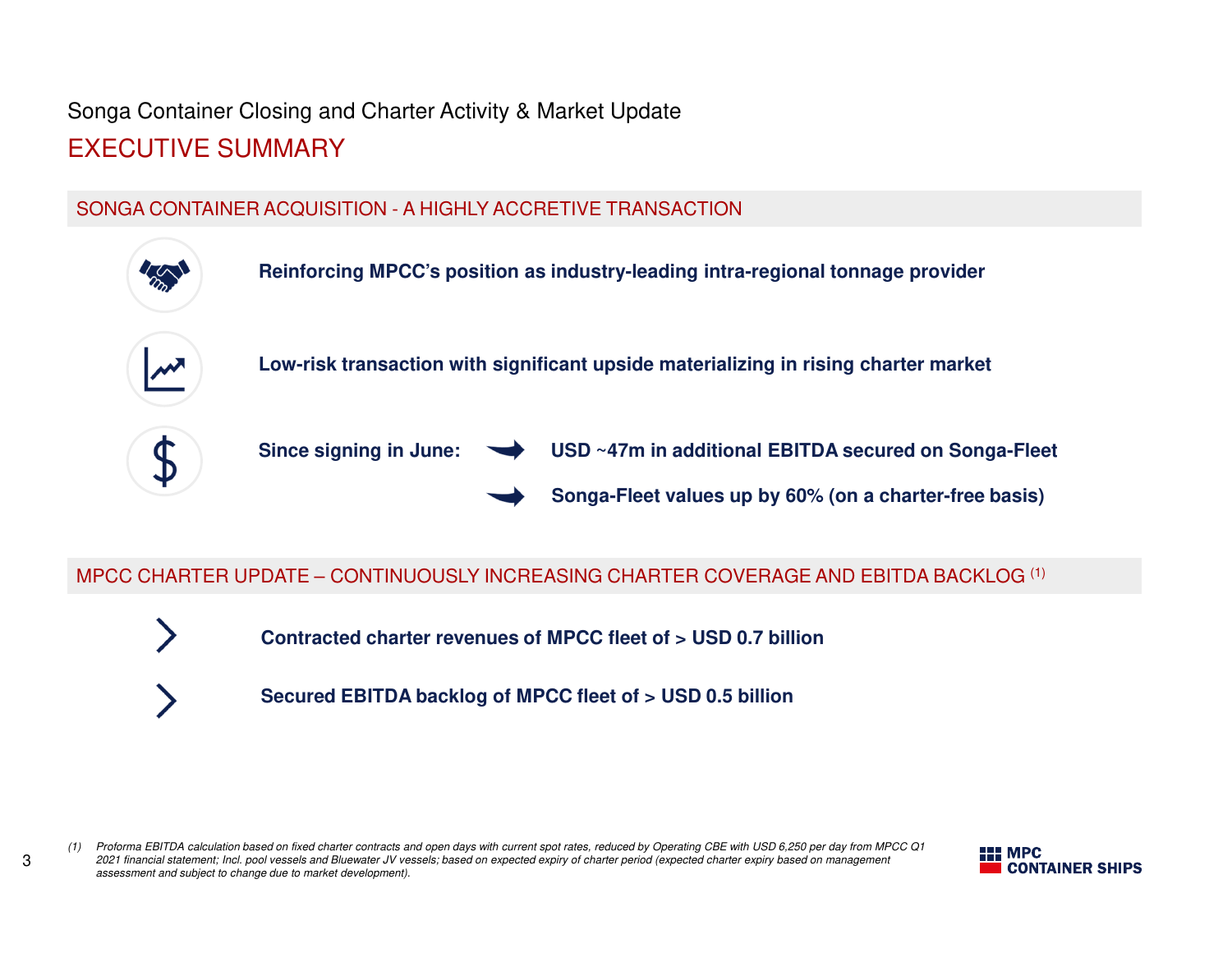REINFORCING INDUSTRY-LEADING POSITION IN INTRA-REGIONAL TRADE

## TOP 10 TONNAGE PROVIDER <5K TEU (1)

| Managing owner                       | On-the-water<br>vessels | Total fleet size (TEUk) |                     |
|--------------------------------------|-------------------------|-------------------------|---------------------|
| <b>THE MPC<br/>Executainer Ships</b> | 75                      | 157                     |                     |
| Lomar                                | 57                      | 129                     |                     |
| Seaspan                              | 44                      | 167                     |                     |
| Peter Dohle                          | 36                      | 90                      |                     |
| <b>Borealis</b>                      | 33                      | 101                     | S                   |
| Leonhard & Blumberg                  | 31                      | 61                      | Y<br>8              |
| Navios Holdings                      | 30                      | 119                     | 6                   |
| Danaos                               | 29                      | 95                      | 4                   |
| Costamare                            | 27                      | 98                      | $\overline{c}$<br>0 |
| Global Ship Lease                    | 24                      | 69                      | $-2$                |

#### FLEET KEY FIGURES



#### STRONG REGIONAL DEMAND GROWTH





*(1) Ranked by no. of vessels; operator not considered*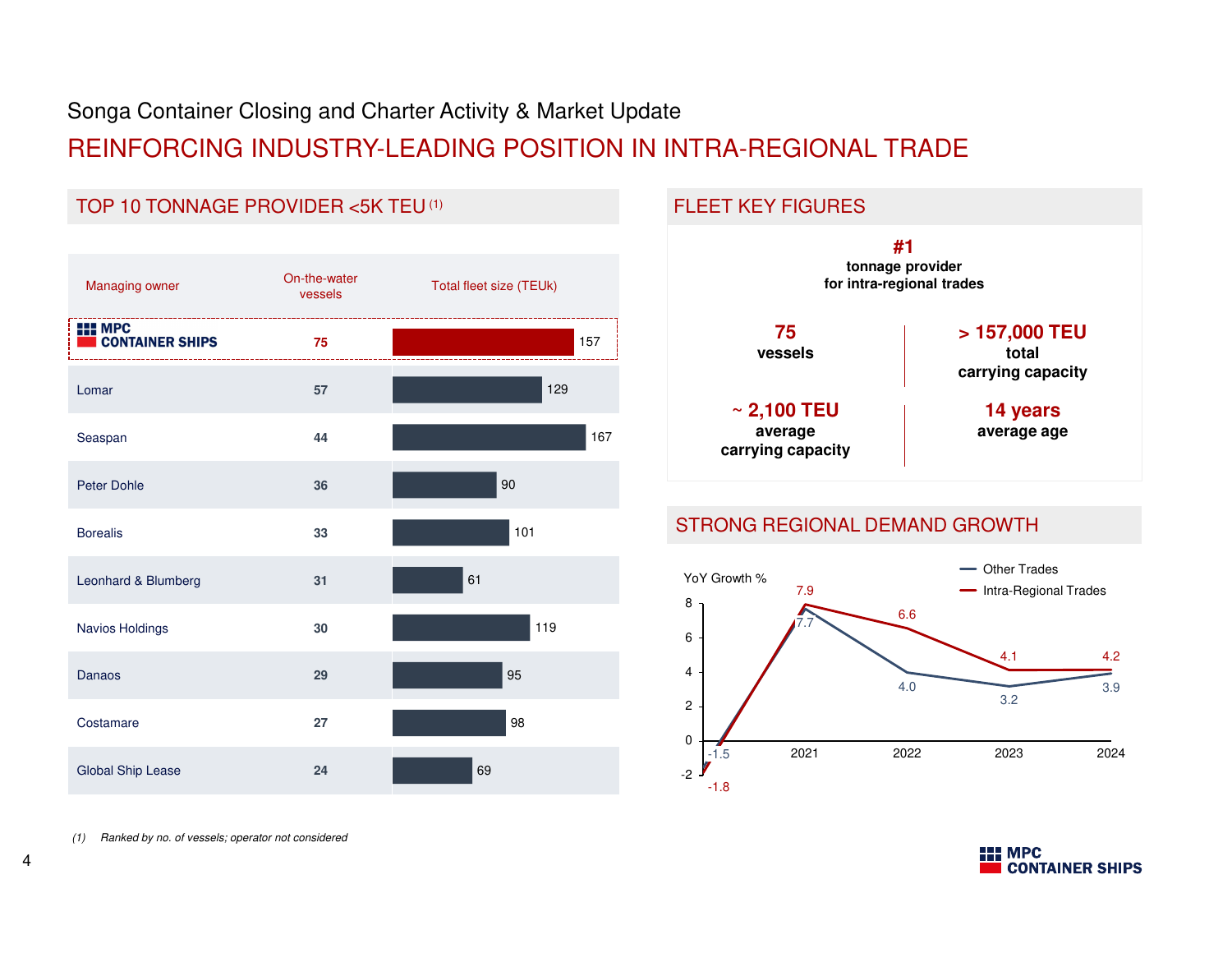STRONG DE-RISKING WITH SIGNIFICANT UPSIDE POTENTIAL

## SONGA CONTAINER ACQUISITION HAS COMPELLING RISK-RETURN PROFILE

#### 33521064~1004776Add. EBITDA Scrap value<sup>(2)</sup> Risk adjusted EBITDA fixing Backlog at closingSongafleet value Aug '21 (1) Purchase price May '21purchase price potential Q4 '2123EBITDA Backlog at signing**+60%**in mUSD

### HIGHLY COMPELLING RISK-REWARD

- • Investment quickly de-risked through near term EBITDA and scrap protection
- Attractive scrap protection of USD 76m (2)
- Near term EBITDA (Aug.-Dec. 2021) of USD  $~20m^{(3)}$
- • Based on the existing charters and assuming renewals at current market rates, the newly acquired fleet is positioned to generate EBITDA for 2022 and 2023 of USD ~120m and ~140m respectively (3)

### SONGA-FLEET: RECENT FIXTURES



### UPCOMING CHARTER POTENTIAL @CURRENT RATES/PERIODS

| Quarter                        | Vessel           | Cluster  | Spot Rate <sup>(4)</sup><br>(USD) | Period $(4)$<br>(years) | <b>EBITDA Potential</b><br>(mUSD) |
|--------------------------------|------------------|----------|-----------------------------------|-------------------------|-----------------------------------|
|                                | Stralsund        | 3500 grd | 38,000                            | $4 - 5$                 |                                   |
| Q4 '21                         | Anne Sibum       | 1000 als | 19,750                            | $2 - 3$                 |                                   |
|                                | Stefan Sibum     | 1000 als | 19,750                            | $2 - 3$                 | $94 - 108$                        |
|                                | City of Beijing  | 2500 grd | 31,000                            | $~\sim$ 3               |                                   |
|                                |                  |          |                                   |                         |                                   |
|                                | Grete Sibum      | 1000 als | 19.750                            | $2 - 3$                 |                                   |
| Q1 '22                         | Songa Nuernberg  | 2000 gls | 29,500                            | $~\sim$ 3               | $60 - 70$                         |
|                                | City of Shanghai | 2500 grd | 31,000                            | $~\sim$ 3               |                                   |
| Q <sub>2</sub> '2 <sub>2</sub> | Calabria         | 4200 gls | 39,500                            | $4 - 5$                 | 45 - 55                           |

*(1) Source: Charter-free valuation based on VesselsValue.com as per 5th of August 2021*

*(2) Scrap value based on USD 600/LDT as per Clarksons SIN*

*(3) EBITDA projection based on Clarksons SIN spot rates for open days as per 30th of July 2021, commission: 3,75%, utilization: 96%*

*(4) Based on recent market fixtures for each cluster as reported by Clarksons Research* 

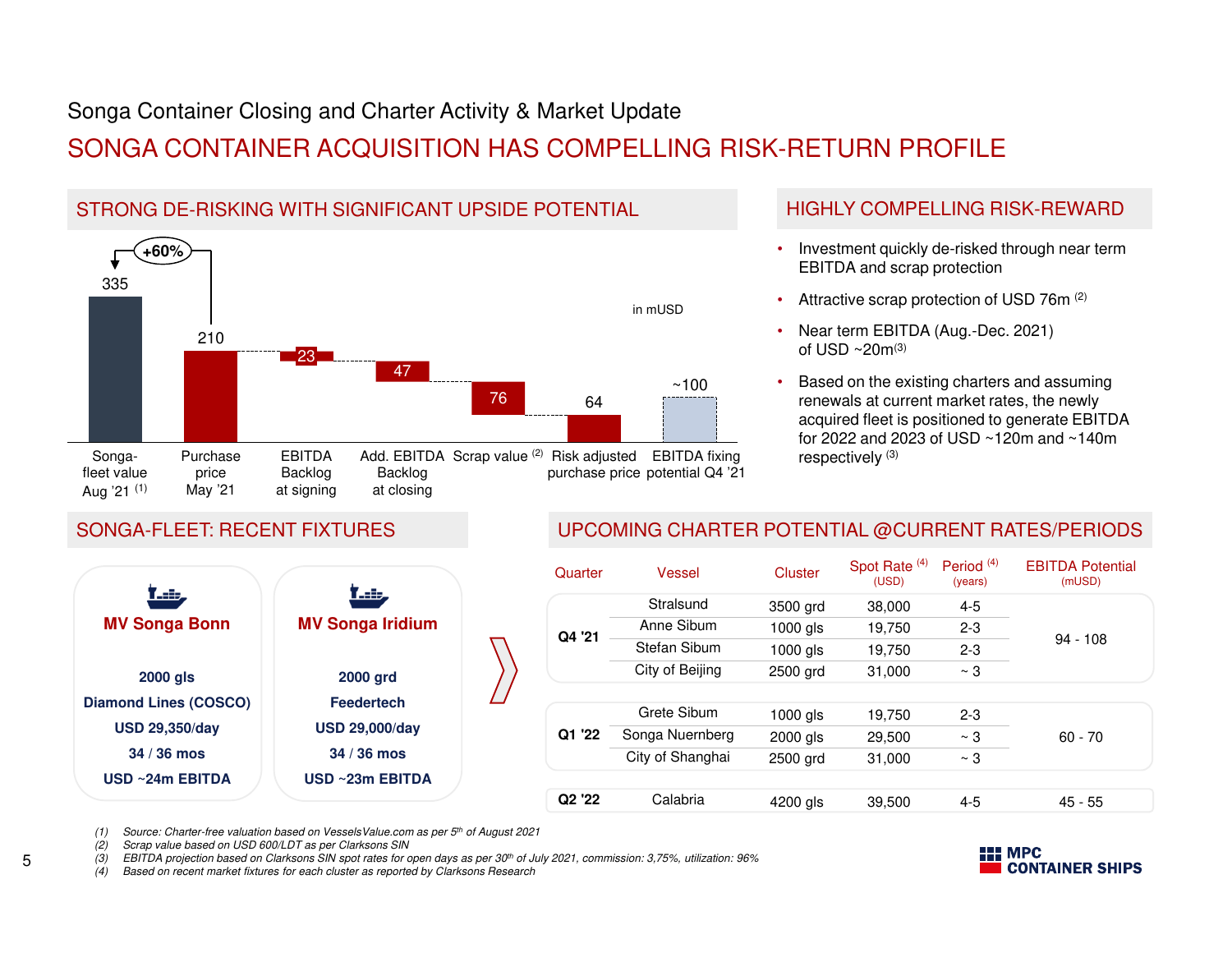### MPCC (1) - INCREASED CHARTER BACKLOG AND CASH FLOW VISIBILITY



### FIXED OPERATING DAYS (CONSOLIDATED VESSELS)(2)



**> USD 0.5 billion**

### SELECTIVE MPCC-FIXTURES JUNE / JULY '21



- *(1) MPCC Group (including Songa Container AS)*
- *(2) Operating days equal available days less expected off-hire / class-renewals; underlying min. / max. periods for contracted charter based on management assessment; assumed available days of 21,358 in 2021 considering Songa-fleet as of August and 23,316 / 23,344 days in 2022 / 2023, respectively*
- *(3) Incl. pool vessels and Bluewater JV vessels; based on expected expiry of charter period (expected charter expiry based on management assessment and subject to change due to market development).*

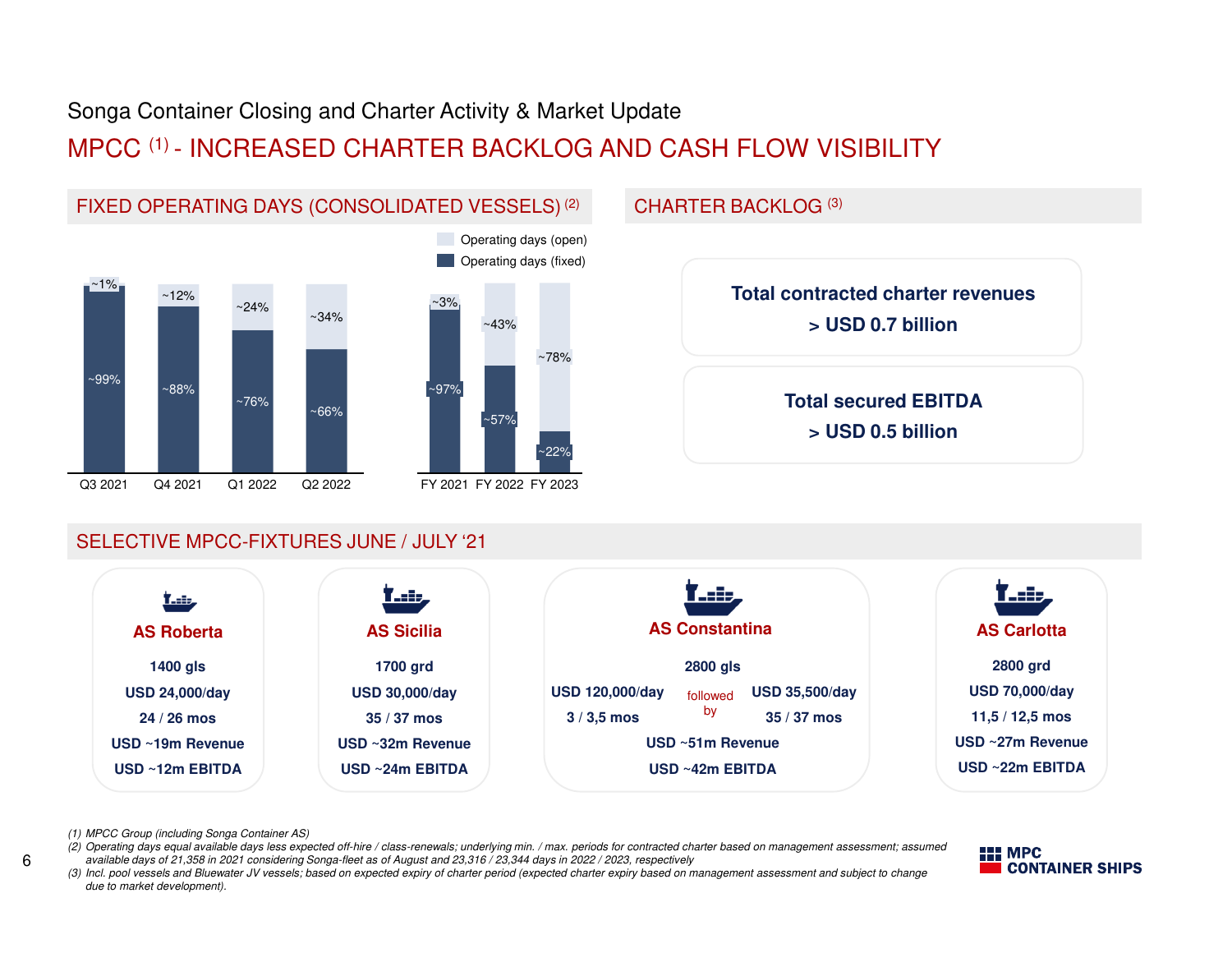### MPCC IS WELL POSITIONED TO PARTICIPATE IN THE CURRENT CHARTER MARKET-HIGH



| Cluster<br>(TEU) | <b>Charter Rate</b><br>(USD / day) | Period       |
|------------------|------------------------------------|--------------|
| 1,000            | 19,750                             | $2-3$ yrs    |
| 1,700            | 28,000                             | $\sim$ 3 yrs |
| 2,000            | 29,500                             | $\sim$ 3 yrs |
| 2,500            | 31,000                             | $\sim$ 3 yrs |
| 2,800            | 34,500                             | $\sim$ 3 yrs |
| 3,500            | 38,000                             | $4-5$ yrs    |
| 4,400            | 39,000                             | $4-5$ yrs    |
|                  |                                    |              |

**RECENT MARKET FIXTURES** 

| $\blacksquare$ 1.000-1.300 TEU | 2,500-2,800 TEU |
|--------------------------------|-----------------|
| 1,500-1,700 TEU                | 3.500 TEU       |
| 2,000 TEU                      |                 |

**THE MPC<br>Executainer Ships**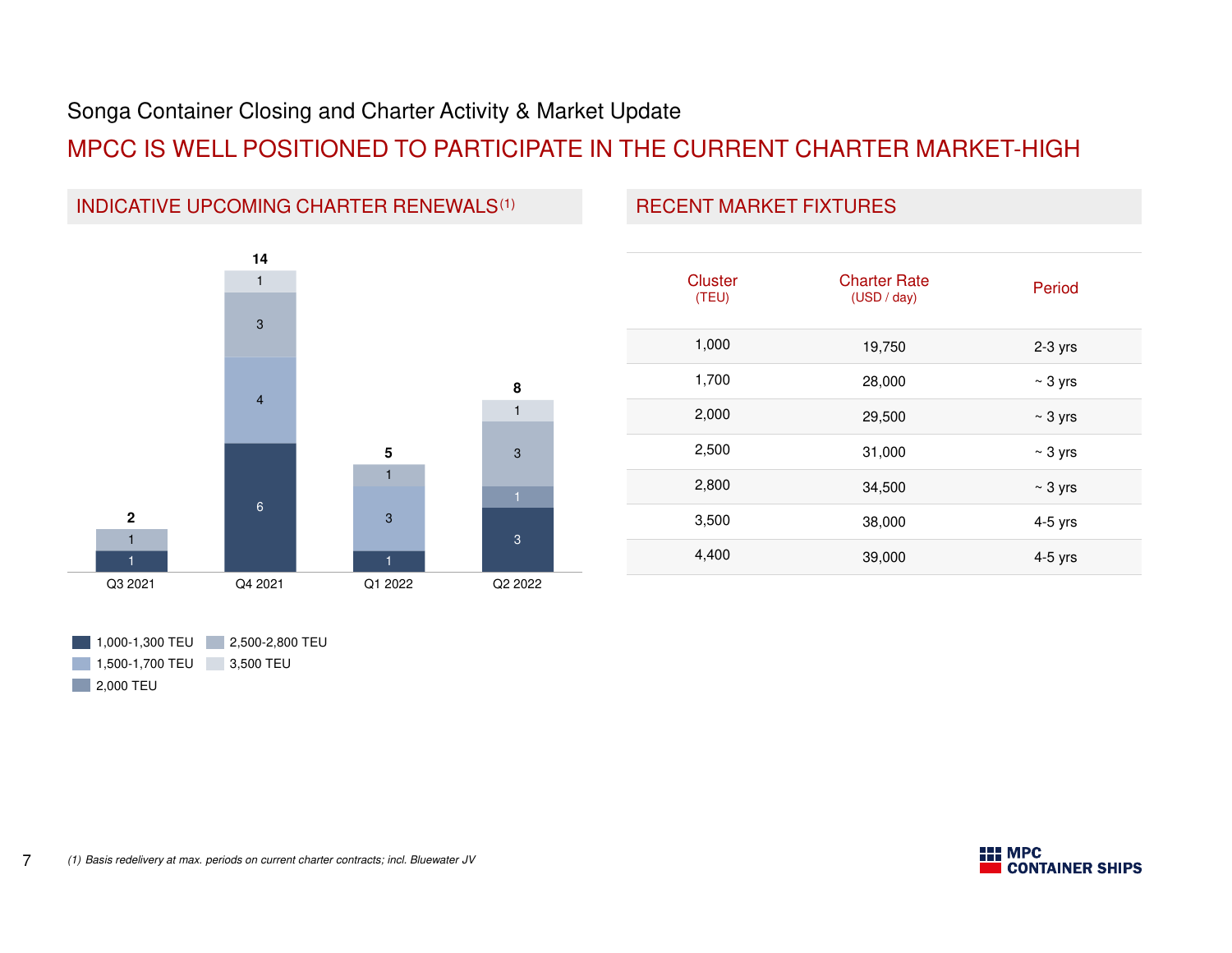### STRONG TRADE INDUCED CONGESTIONS, VESSEL SHORTAGE & RECORD HIGH RATES



FAST TRADE RECOVERY AND STRONG FORECASTS

#### CHARTER MARKET SURGE WITH RECORD RATES



#### RECORD HIGH FREIGHT-RATES



### PROLONGED CHARTER PERIODS



**MPC** 

**CONTAINER SHIPS**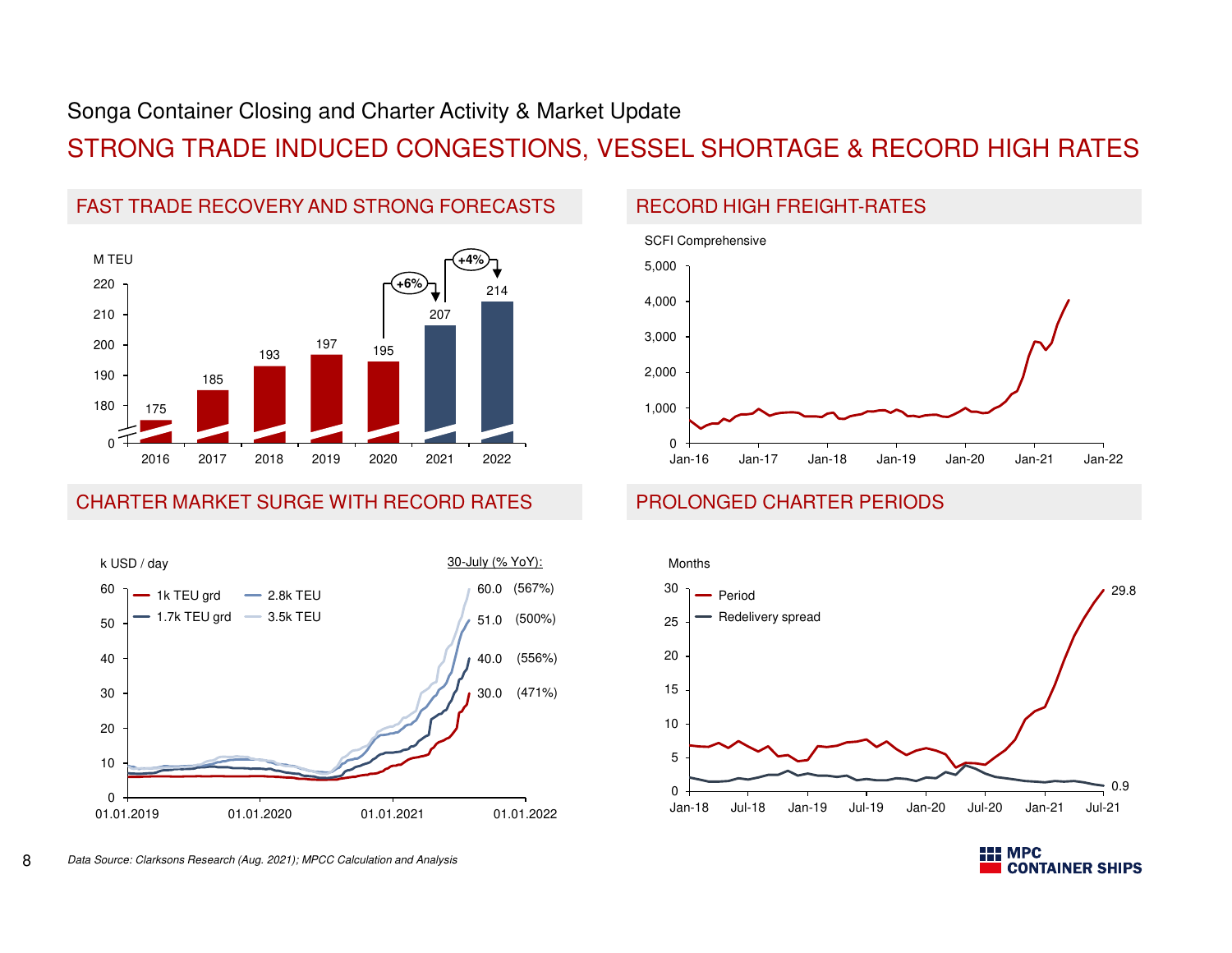## CONTINUING MARKET BOOM DUE TO TIGHT SUPPLY, AT LEAST UNTIL 2023



### FORWARD AVAILABILITY AT 1/3 OF USUAL NUMBERS



#### ESPECIALLY FOR INTRA-REGIONAL TRADES



#### NORMALIZATION NOT IN SIGHT

- Tight supply with nearly no charter vessels available, at least until 2023
- Port congestion at ongoing record high level, driven by US ports
- • Strong trade demand with low inventory levels, high commodity goods trade and a rethinking of sourcing patterns that foster regional trade.
- AP Moller-Maersk and Hapag-Lloyd revised their EBITDA guidance repeatedly upwards due to the *"continuation of the exceptional market situation with strong rebound in demand causing bottlenecks […] and equipment shortage"* and expect no normalization before 2022.
- • Market analysts also see no signs of relaxation and expect the boom to continue well into 2022. Some meanwhile even talk about 2023 (e.g. DAV Panalpina).

*Data Source: MSI (Aug. 2021); Clarksons Research (Aug. 2021); Braemar (Aug. 2021); Harper Petersen (Aug. 2021); MPCC Calculation and Analysis*

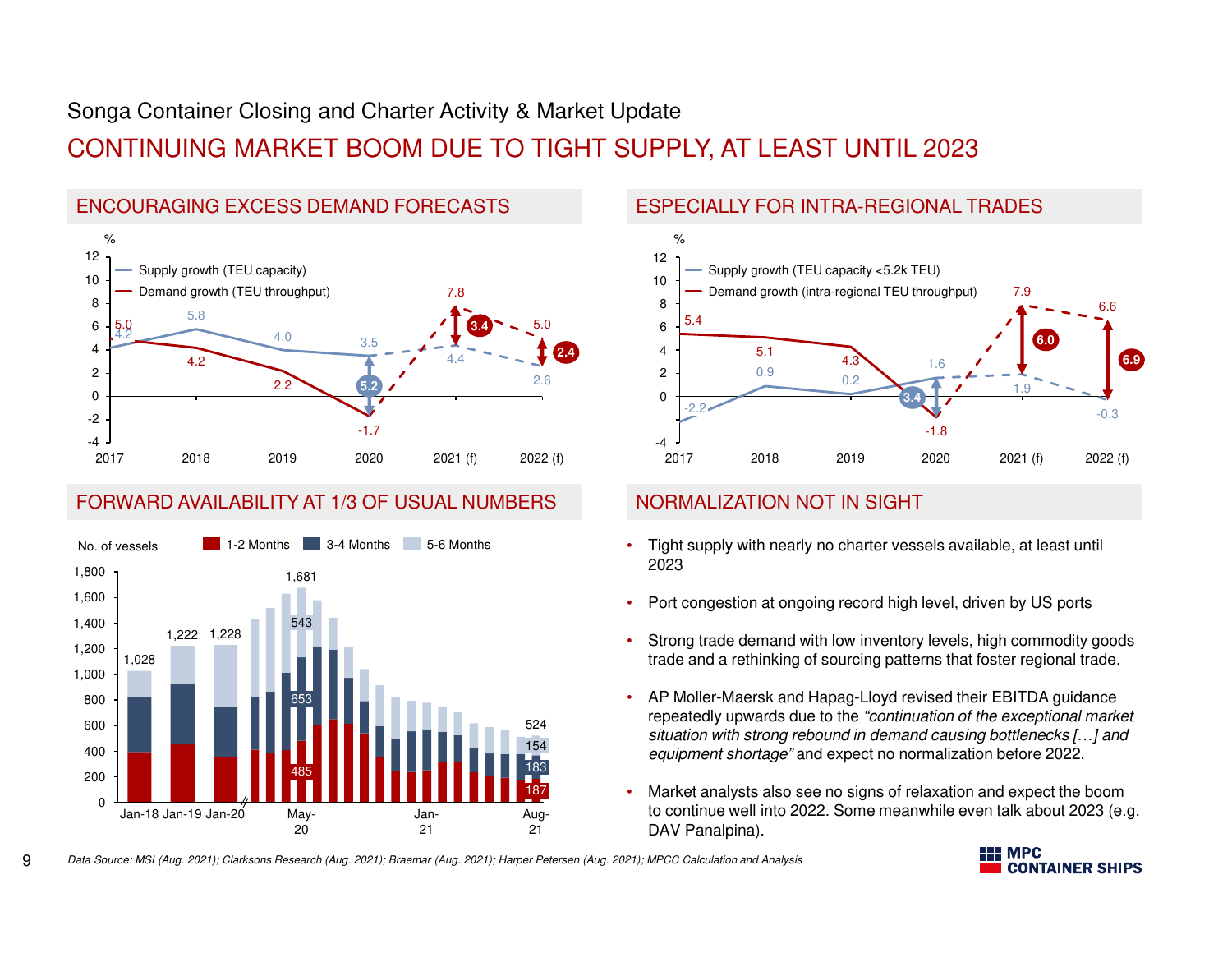## MPCC FLEET EMPLOYMENT OVERVIEW (1/4)Songa Container Closing and Charter Activity & Market Update - Appendix

|                | No. Vessel             | <b>Cluster</b> | <b>Charterer</b>                   | MPCC Current<br>Aug. 21 Sep-21 Oct-21 Nov-21 Dec-21 Jan-22 Feb-22 Mar-22 Apr-22 May-22 Jun-22 Jul-22<br>Fixture (USD/day) |                   |                   |  |                   |  |  |                   | Aug-<br>22        | Post Aug-22<br>(min. / max.) |
|----------------|------------------------|----------------|------------------------------------|---------------------------------------------------------------------------------------------------------------------------|-------------------|-------------------|--|-------------------|--|--|-------------------|-------------------|------------------------------|
|                | CORDELIA               | 2800 gls       | Sinokor                            | 10.000                                                                                                                    |                   |                   |  |                   |  |  |                   |                   |                              |
| $\overline{2}$ | AS CLEMENTINA 2800 gls |                | Heung-A                            | 10.000                                                                                                                    |                   |                   |  |                   |  |  |                   |                   |                              |
| 3              | AS COLUMBIA            | 2800 gls       | <b>China United Lines</b>          | 101.000                                                                                                                   |                   | DD <sup>(1)</sup> |  |                   |  |  |                   |                   |                              |
| 4              | <b>AS SEVILLIA</b>     | 1700 grd       | <b>CMA CGM</b>                     | 12.000                                                                                                                    |                   |                   |  |                   |  |  |                   |                   |                              |
| 5              | AS SVENJA              | 1700 grd       | CMA CGM                            | 13.000                                                                                                                    |                   |                   |  |                   |  |  |                   |                   |                              |
| 6              | AS SELINA              | 1700 grd       | Hapag-Lloyd                        | 11.800                                                                                                                    |                   |                   |  |                   |  |  |                   |                   |                              |
| $7^{\circ}$    | AS SARA                | 1700 grd       | <b>OOCL</b>                        | 13.000                                                                                                                    |                   |                   |  |                   |  |  |                   |                   |                              |
| 8              | <b>AS PATRICIA</b>     | 2500 grd       | Maersk Line                        | 15.280                                                                                                                    | DD <sup>(1)</sup> |                   |  |                   |  |  |                   |                   |                              |
| 9              | AS SUSANNA             | 1700 grd       | COSCO                              | 14.000                                                                                                                    |                   |                   |  |                   |  |  |                   |                   |                              |
|                | 10 AS FREYA            | 1300 grd       | CMA CGM                            | 10.500                                                                                                                    |                   |                   |  |                   |  |  |                   |                   |                              |
|                | 11 AS FENJA            | $1200$ gls     | New Golden Sea<br>Shipping / COSCO | 13.450                                                                                                                    |                   |                   |  |                   |  |  |                   |                   |                              |
|                | 12 CARPATHIA           | 2800 gls       | Wan Hai Lines                      | 16.000                                                                                                                    |                   |                   |  |                   |  |  |                   |                   |                              |
| 13             | <b>AS PATRIA</b>       | 2500 grd       | Hapag-Lloyd                        | 14.500                                                                                                                    |                   |                   |  |                   |  |  |                   |                   |                              |
|                | 14 AS NADIA            | 3500 gls       | Hapag-Lloyd                        | 18.500                                                                                                                    |                   |                   |  |                   |  |  |                   |                   |                              |
|                | 15 AS SERAFINA         | 1700 grd       | Shanghai Jin Jiang                 | 14.175                                                                                                                    |                   |                   |  |                   |  |  |                   |                   |                              |
| 16             | CARDONIA               | 2800 gls       | <b>ZISS</b>                        | 11.500                                                                                                                    |                   |                   |  |                   |  |  |                   |                   |                              |
| 17             | AS ANGELINA            | 2000 grd       | Maersk Line                        | 21.000                                                                                                                    |                   |                   |  |                   |  |  | DD <sup>(1)</sup> |                   |                              |
|                | 18 AS PALINA           | 2500 HR grd    | Maersk Line                        | 11.000                                                                                                                    |                   |                   |  |                   |  |  |                   |                   |                              |
| 19             | AS CARLOTTA            | 2800 grd       | The Pasha Group                    | 70,000                                                                                                                    | DD <sup>(1)</sup> |                   |  |                   |  |  |                   | DD <sup>(1)</sup> | Jul-22 / Aug-22              |
|                | 20 AS RAFAELA          | 1400 gls       | New Golden Sea<br>Shipping / COSCO | 18.500                                                                                                                    |                   |                   |  |                   |  |  |                   |                   | Jul-22 / Sep-22              |
| 21             | AS SOPHIA              | 1700 grd       | Sealand Maersk Asia                | 33.000                                                                                                                    |                   |                   |  | DD <sup>(1)</sup> |  |  |                   |                   | Jul-22 / Sep-22              |
|                | 22 AS PETRONIA         | 2500 HR grd    | Maersk Line                        | 11.000                                                                                                                    |                   |                   |  |                   |  |  |                   |                   | Sep-21 / Sep-22              |
| 23             | <b>CIMBRIA</b>         | 2800 gls       | GSL / ZISS                         | 17.750                                                                                                                    |                   |                   |  |                   |  |  |                   | DD <sup>(1)</sup> | Aug-22 / Oct-22              |
|                | 24 AS SAVANNA          | 1700 grd       | Seaboard                           | 11.750                                                                                                                    |                   |                   |  |                   |  |  |                   |                   | Aug-22 / Oct-22              |
|                | 25 AS SAMANTA          | 1700 grd       | Seaboard                           | 11.750                                                                                                                    |                   |                   |  |                   |  |  |                   |                   | Aug-22 / Oct-22              |

Min. period Max. period

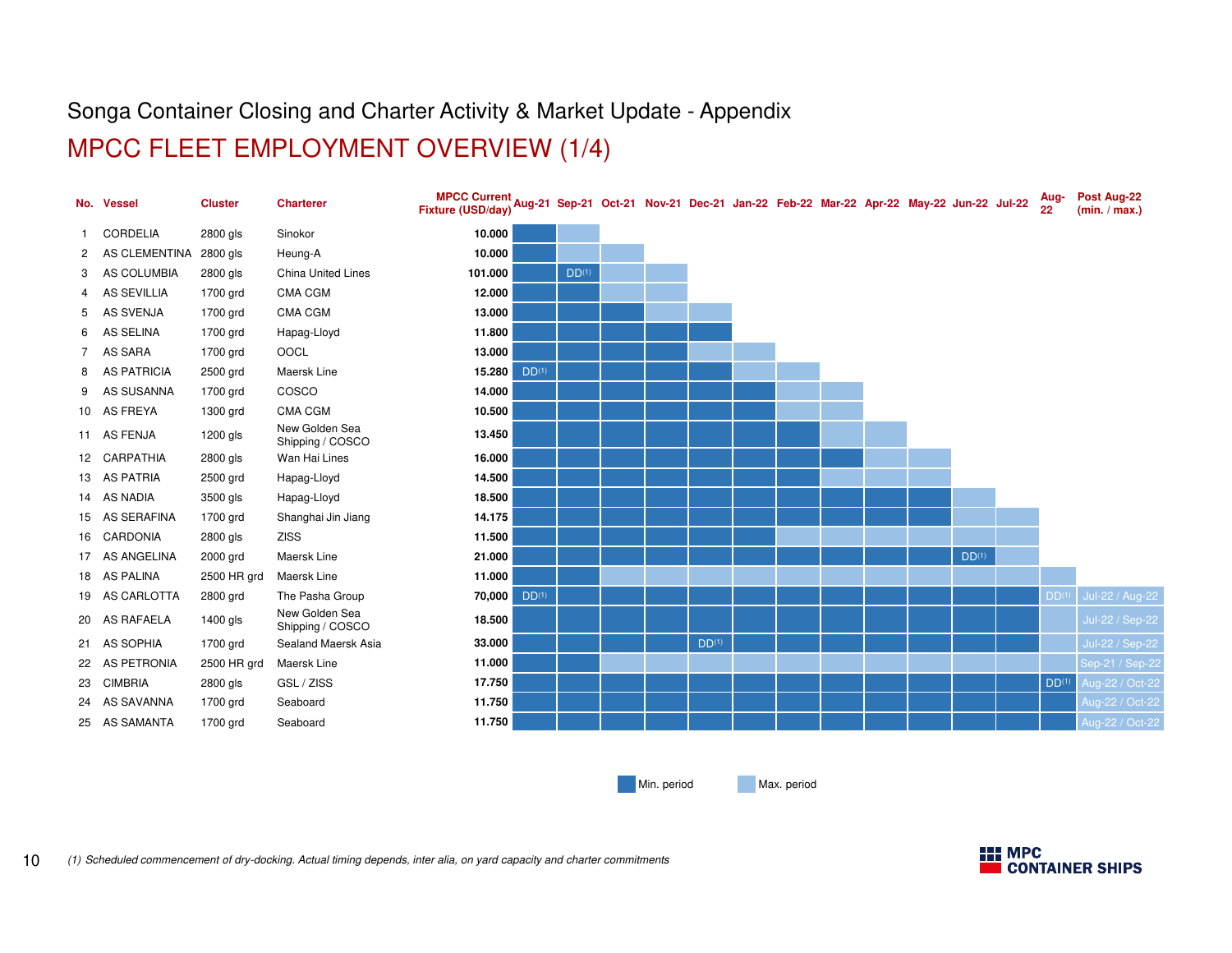## MPCC FLEET EMPLOYMENT OVERVIEW (2/4)Songa Container Closing and Charter Activity & Market Update - Appendix

| <b>No. Vessel</b> | <b>Cluster</b>       | <b>Charterer</b>                   | MPCC Current<br>1992 - May-22 Jun-22 Jul-22 Aug-22 Aug-22 Mar-22 Mar-22 Apr-22 May-22 Jun-22 Jul-22 Aug-22<br><b>Fixture (USD/day)</b> |  |                                  |  |                      |  |  |  | Post Aug-22<br>(min. / max.) |
|-------------------|----------------------|------------------------------------|----------------------------------------------------------------------------------------------------------------------------------------|--|----------------------------------|--|----------------------|--|--|--|------------------------------|
| 26 AS PETRA       | 2500 HR grd Seaboard |                                    | 10.000                                                                                                                                 |  |                                  |  |                      |  |  |  | Sep-22 / Nov-22              |
| 27 AS PALATIA     | 2500 grd             | Seaboard                           | 13.000                                                                                                                                 |  |                                  |  |                      |  |  |  | Sep-22 / Nov-22              |
| 28 AS PETULIA     | 2500 grd             | Seaboard                           | 13.000                                                                                                                                 |  |                                  |  |                      |  |  |  | Sep-22 / Nov-22              |
| 39 AS SABRINA     | 1700 grd             | Seaboard                           | 11.750                                                                                                                                 |  |                                  |  |                      |  |  |  | Sep-22 / Nov-22              |
| 30 AS FLORA       | 1200 gls             | <b>China United Lines</b>          | 16.900                                                                                                                                 |  |                                  |  |                      |  |  |  | Sep-22 / Nov-22              |
| 31 AS CAROLINA    | 2800 gls             | GSL / ZISS                         | 17.750                                                                                                                                 |  |                                  |  |                      |  |  |  | Aug-22 / Nov-22              |
| 32 AS CALIFORNIA  | 2800 gls             | Sealand Maersk Asia                | 18.000                                                                                                                                 |  |                                  |  |                      |  |  |  | <b>Jul-22 / Nov-22</b>       |
| 33 AS CARINTHIA   | 2800 gls             | <b>RCL</b>                         | 24.750                                                                                                                                 |  |                                  |  |                      |  |  |  | Aug-22 / Nov-22              |
| 34 AS LAETITIA    | 1000 grd             | King Ocean                         | 9.250                                                                                                                                  |  |                                  |  |                      |  |  |  | <b>Jul-22 / Nov-22</b>       |
| 35 AS CYPRIA      | 2800 gls             | <b>ONE</b>                         | 18.400                                                                                                                                 |  |                                  |  |                      |  |  |  | Feb-23 / May-23              |
| 36 AS CLARA       | 2800 gls             | Diamond Line (COSCO)               | 24.750                                                                                                                                 |  | DD <sup>(1)</sup>                |  |                      |  |  |  | Mar-23 / Jun-23              |
| 37 AS CAMELLIA    | 2800 gls             | Maersk Line                        | 24.550                                                                                                                                 |  |                                  |  |                      |  |  |  | Apr-23 / Aug-23              |
| 38 AS PENELOPE    | 2500 gls             | New Golden Sea<br>Shipping / COSCO | 26.500                                                                                                                                 |  |                                  |  |                      |  |  |  | May-23 / Aug-23              |
| 39 AS ROBERTA     | 1400 gls             | <b>BTL</b>                         | 11.300                                                                                                                                 |  | DD <sup>(1)</sup> ; BTL / 24,000 |  |                      |  |  |  | Sep-23 / Nov-23              |
| 40 AS PAULINE     | 2500 gls             | Seaboard                           | 25.500                                                                                                                                 |  |                                  |  |                      |  |  |  | Feb-24 / Mar-24              |
| 41 AS PAULINA     | 2500 HR grd MSC      |                                    | 26.750                                                                                                                                 |  |                                  |  |                      |  |  |  | Mar-24 / May-24              |
| 42 AS SICILIA     | 1700 grd             | Feedertech                         | 30.000                                                                                                                                 |  |                                  |  |                      |  |  |  | Mar-24 / May-24              |
| 43 AS SERENA      | 1700 grd             | Sealand Maersk Asia                | 11.500                                                                                                                                 |  | Shanghai Jin Jiang / 60,000 (2)  |  | DD <sup>(1)</sup>    |  |  |  | Jul-24 / Sep-24              |
| 44 AS CHRISTIANA  | 2800 grd             | CMA CGM                            | 32.400                                                                                                                                 |  |                                  |  |                      |  |  |  | Jul-24 / Sep-24              |
| 45 AS PAOLA       | 2500 grd             | CMA CGM                            | 28.900                                                                                                                                 |  |                                  |  |                      |  |  |  | Aug-24 / Oct-24              |
| 46 AS CONSTANTINA | 2800 gls             | <b>Bal Shipping Lines</b>          | 120.000                                                                                                                                |  |                                  |  | Feedertech $-35,500$ |  |  |  | Oct-24 / Dec-24              |
| 47 AS CLARITA     | 2800 gls             | Oman Shipping Lines                | 26.975                                                                                                                                 |  |                                  |  |                      |  |  |  | Jun-24 / Aug-24              |
| 48 AS CARELIA     | 2800 gls             | Hapag-Lloyd                        | 33.000                                                                                                                                 |  |                                  |  |                      |  |  |  | Jul-24 / Oct-24              |
| 49 AS CLEOPATRA   | 2800 grd             | Hapag-Lloyd                        | 33.500                                                                                                                                 |  |                                  |  |                      |  |  |  | Aug-24 / Nov-24              |

Min. period

Max. period

(1) Scheduled commencement of dry-docking. Actual timing depends, inter alia, on yard capacity and charter commitments<br>(2) USD 60,000 per day for the 1st 12 month and USD 15,000 per day for the balance period

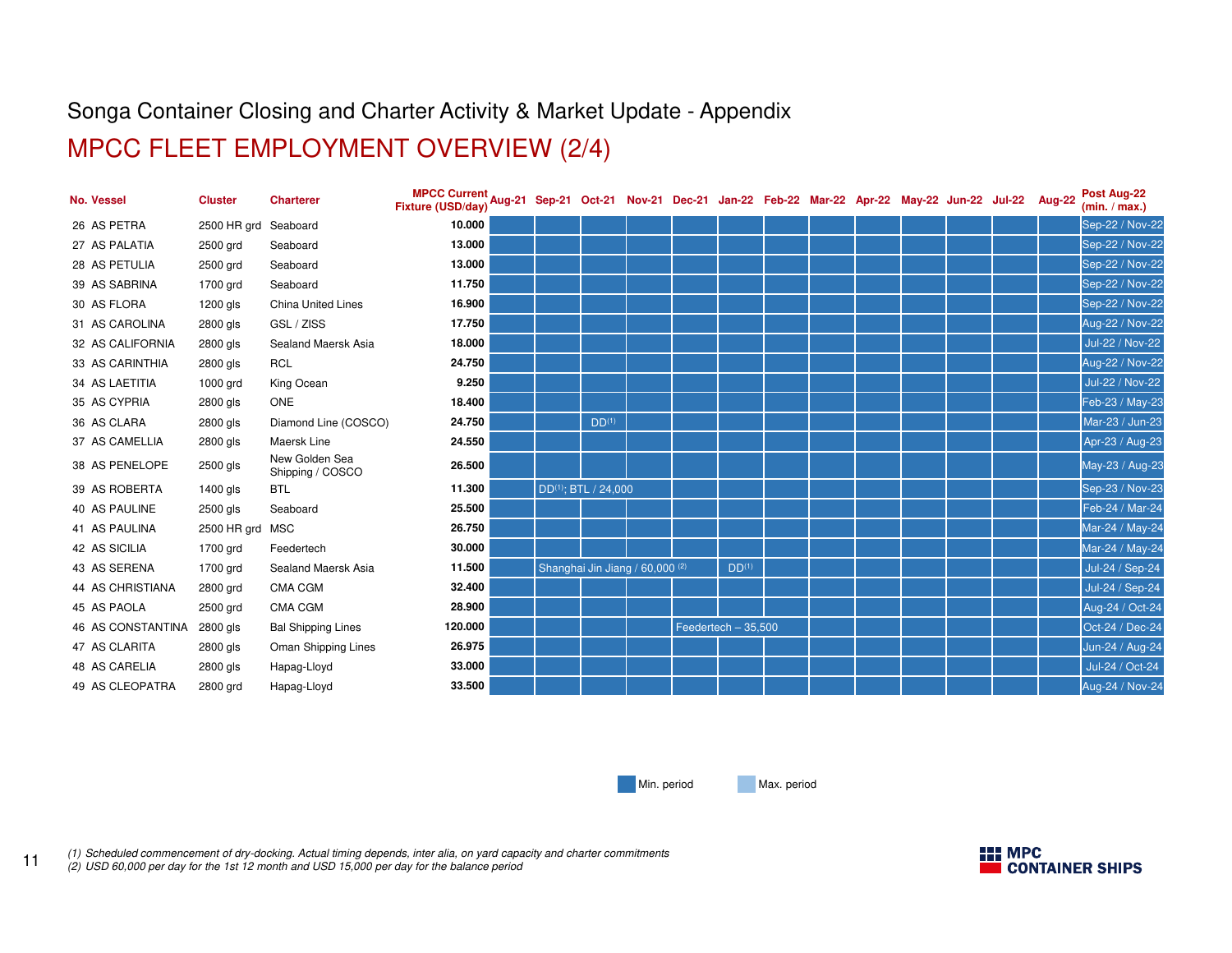## Songa Container Closing and Charter Activity & Market Update - AppendixMPCC FLEET EMPLOYMENT OVERVIEW (3/4)

|                | No. Vessel        | <b>Cluster</b> | <b>Charterer</b>     | <b>Current</b><br><b>Fixture</b><br>(USD/day) | 21 | 21 | 21 | 21 | 21 | Aug- Sep- Oct- Nov- Dec- Jan- Feb- Mar- Apr-<br>22 | 22 | 22 | 22 | 22 | 22 | 22 | 22 | May- Jun- Jul- Aug- Post Aug-22<br>(min. / max.) |
|----------------|-------------------|----------------|----------------------|-----------------------------------------------|----|----|----|----|----|----------------------------------------------------|----|----|----|----|----|----|----|--------------------------------------------------|
|                | Stralsund         | 3,400          | Nile Dutch           | 10,500                                        |    |    |    |    |    |                                                    |    |    |    |    |    |    |    |                                                  |
| $\overline{c}$ | Anne Sibum        | $1,000$ gls    | <b>WEC Lines</b>     | <b>EUR 5,500</b>                              |    |    |    |    |    |                                                    |    |    |    |    |    |    |    |                                                  |
| 3              | Stefan Sibum      | $1,000$ gls    | CMA-CGM              | <b>EUR 8,400</b>                              |    |    |    |    |    |                                                    |    |    |    |    |    |    |    |                                                  |
| 4              | City of Beijing   | 2,500 grd      | COSCO                | 18,250                                        |    |    |    |    |    |                                                    |    |    |    |    |    |    |    |                                                  |
| 5              | Songa Nuernberg   | 2,200 grd      | Feedertech           | 14,000                                        |    |    |    |    |    |                                                    |    |    |    |    |    |    |    |                                                  |
| 6              | Songa Calabria    | 4,250          | Maersk Line          | 13,500 <sup>1</sup>                           |    |    |    |    |    |                                                    |    |    |    |    |    |    |    | Jul-21 / Jul-22                                  |
|                | Grete Sibum       | $1,000$ gls    | Unifeeder            | EUR 11,950                                    |    |    |    |    |    |                                                    |    |    |    |    |    |    |    | Apr-22 / Jun-22                                  |
| 8              | City Of Shanghai  | 2,500 grd      | Maersk               | 18,300                                        |    |    |    |    |    |                                                    |    |    |    |    |    |    |    | Apr-22 / Jun-22                                  |
| 9              | Songa Antofagasta | $2,800$ gls    | <b>ZISS</b>          | 23,500                                        |    |    |    |    |    |                                                    |    |    |    |    |    |    |    | Feb-23 / Mar-23                                  |
| 10             | Songa Iridium     | 2,200 grd      | Feedertech           | 29,000                                        |    |    |    |    |    |                                                    |    |    |    |    |    |    |    | May-24 / Jul-24                                  |
| 11             | Songa Bonn        | 2,200 grd      | Diamond Line (COSCO) | 29,350                                        |    |    |    |    |    |                                                    |    |    |    |    |    |    |    | Jun-24 / Aug-24                                  |

Min. period

Max. period

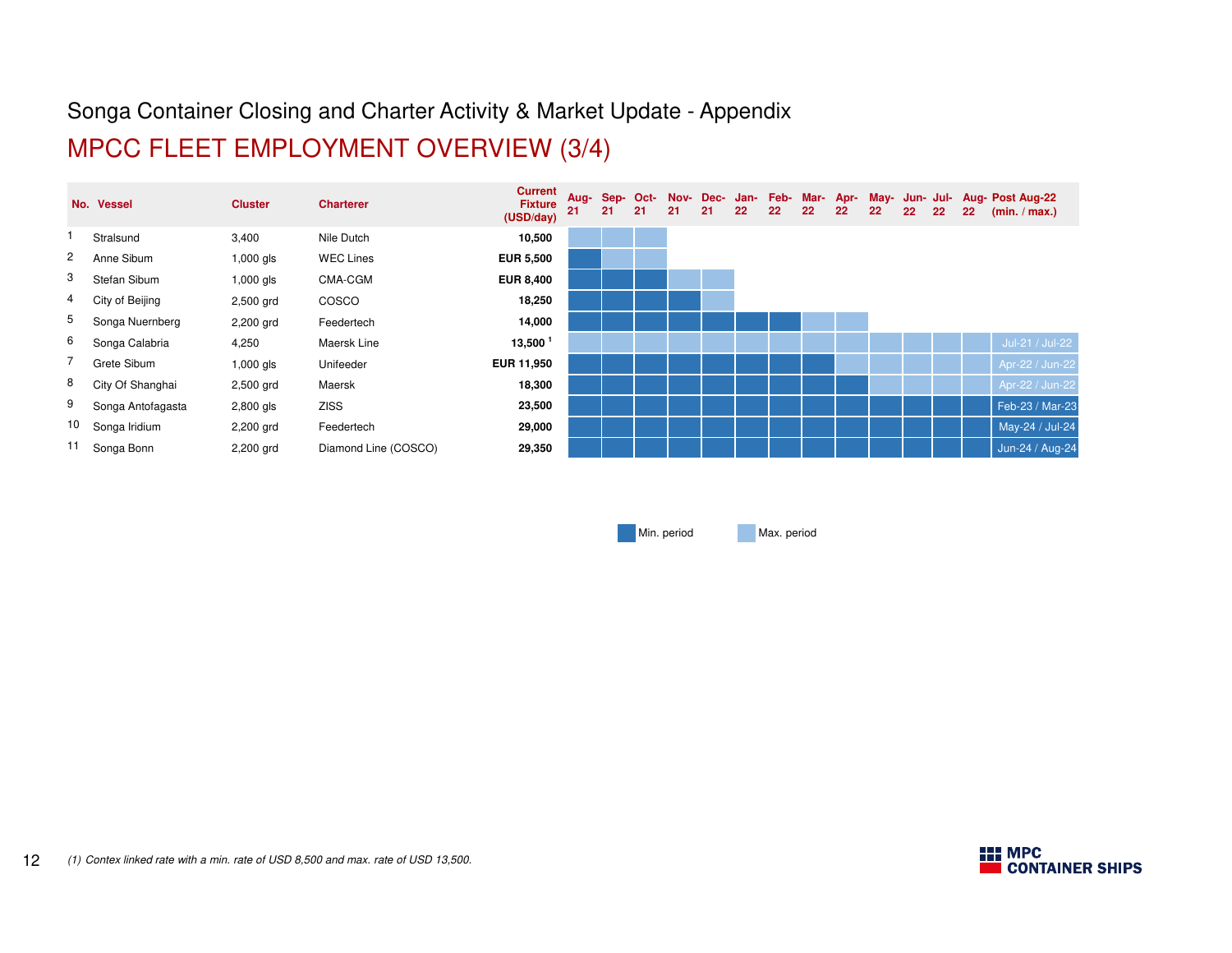## MPCC FLEET EMPLOYMENT OVERVIEW (4/4)Songa Container Closing and Charter Activity & Market Update - Appendix

| <b>No. Vessel</b> | <b>Cluster</b> | <b>Charterer</b> | <b>MPCC Current</b><br><b>Fixture</b><br>(USD/day) | 21 | 21                | 21 | Aug- Sep- Oct- Nov- Dec- Jan- Feb- Mar- Apr- May- Jun- Jul-<br>21 | 21                | 22 | 22                | 22                | 22 | 22 | 22 | $22 \overline{ }$ | Aug-<br>22 |
|-------------------|----------------|------------------|----------------------------------------------------|----|-------------------|----|-------------------------------------------------------------------|-------------------|----|-------------------|-------------------|----|----|----|-------------------|------------|
| 50 AS FLORETTA    | 1,300 grd      | Pool             | Pool rate                                          |    |                   |    |                                                                   |                   |    | DD <sup>(2)</sup> |                   |    |    |    |                   |            |
| 51 AS FRANZISKA   | 1,300 grd      | Pool             | Pool rate                                          |    |                   |    |                                                                   |                   |    |                   |                   |    |    |    |                   |            |
| 52 AS FATIMA      | $1,300$ gls    | Pool             | Pool rate                                          |    |                   |    |                                                                   |                   |    |                   |                   |    |    |    |                   |            |
| 53 AS ROSALIA     | $1,500$ gls    | Pool             | Pool rate                                          |    |                   |    |                                                                   |                   |    |                   |                   |    |    |    |                   |            |
| 54 AS ROMINA      | $1,500$ gls    | Pool             | Pool rate                                          |    |                   |    |                                                                   |                   |    |                   |                   |    |    |    |                   |            |
| 55 AS FILIPPA     | 1,300 grd      | Pool             | Pool rate                                          |    |                   |    |                                                                   |                   |    |                   |                   |    |    |    |                   |            |
| 56 AS FELICIA     | 1,300 grd      | Pool             | Pool rate                                          |    |                   |    |                                                                   |                   |    |                   |                   |    |    |    |                   |            |
| 57 AS FEDERICA    | 1,300 grd      | Pool             | Pool rate                                          |    |                   |    |                                                                   |                   |    |                   | DD <sup>(2)</sup> |    |    |    |                   |            |
| 58 AS FIORELLA    | 1,300 grd      | Pool             | Pool rate                                          |    |                   |    |                                                                   |                   |    |                   |                   |    |    |    |                   |            |
| 59 AS FAUSTINA    | 1,300 grd      | Pool             | Pool rate                                          |    |                   |    |                                                                   |                   |    |                   |                   |    |    |    | DD <sup>(2)</sup> |            |
| 60 AS RICCARDA    | $1,500$ gls    | Pool             | Pool rate                                          |    |                   |    |                                                                   | DD <sup>(2)</sup> |    |                   |                   |    |    |    |                   |            |
| 61 AS RAGNA       | $1,500$ gls    | Pool             | Pool rate                                          |    |                   |    |                                                                   |                   |    |                   |                   |    |    |    |                   |            |
| 62 AS FLORIANA    | $1,300$ gls    | Pool             | Pool rate                                          |    |                   |    |                                                                   |                   |    |                   |                   |    |    |    |                   |            |
| 63 AS FABIANA     | 1,300 grd      | Pool             | Pool rate                                          |    | DD <sup>(2)</sup> |    |                                                                   |                   |    |                   |                   |    |    |    |                   |            |
| 64 AS FABRIZIA    | 1,300 grd      | Pool             | Pool rate                                          |    |                   |    |                                                                   |                   |    |                   |                   |    |    |    |                   |            |

#### **COMMENTS**

- The charter backlog from FY 2020 is now decreasing, with about 4 fixtures remaining until end of 2021
- Maximum secured pool coverage for FY 2021 and 2022 is ~94% and ~50% of available pool days respectively
- Expected gross pool rate<sup>(1)</sup> for the remaining year 2021 for the various TEU clusters is:
	- ► USD ~15,100/day (1,300 TEU grd)
	- USD ~15,100/day (1,300 TEU gls)
	- USD ~16,900/day (1,500 TEU gls)